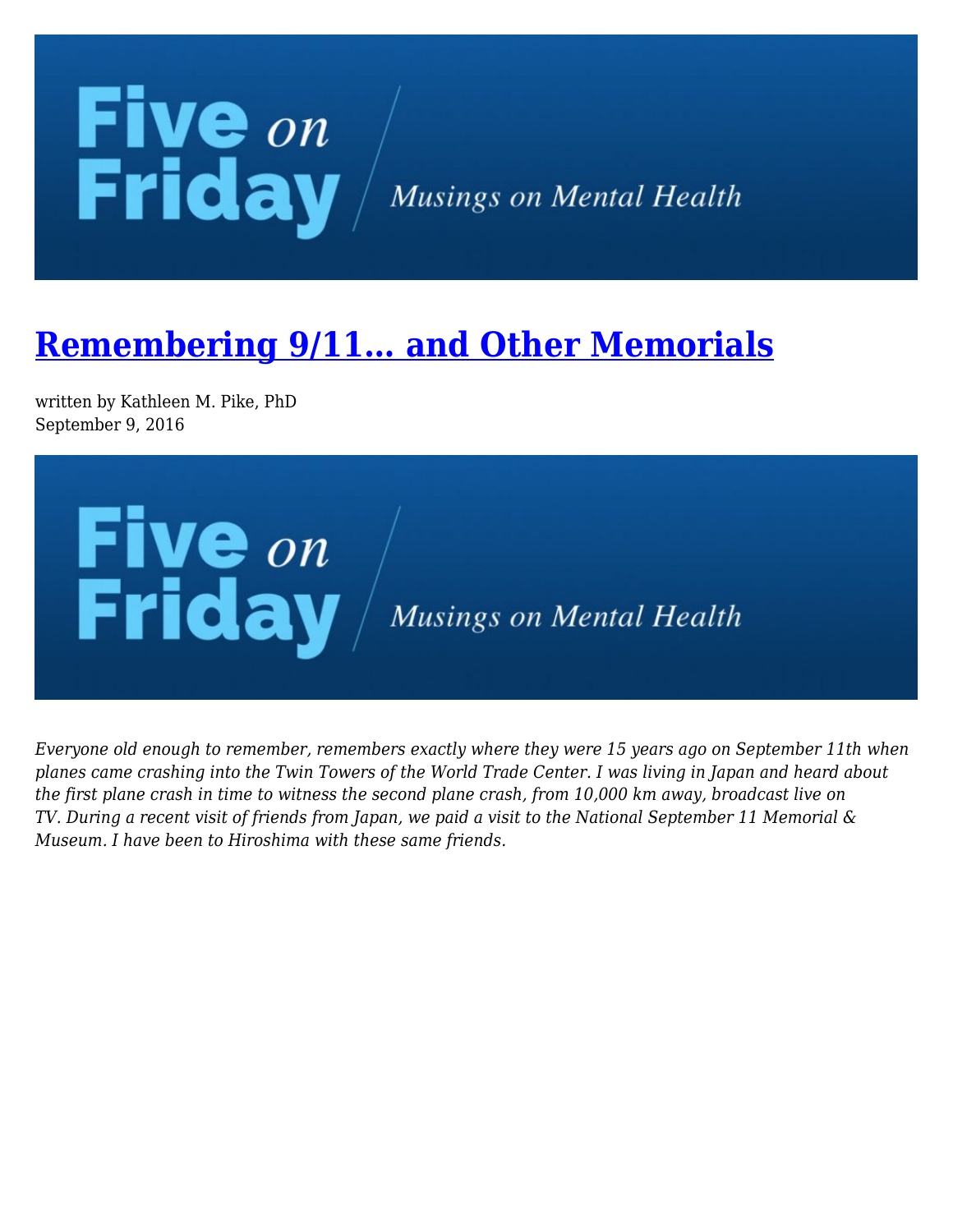

## [Photo Credit](https://stock.adobe.com/60006774?asset_id=60006774)

*What is it that propels us to memorialize these moments seared in history? These moments carved forever in our lives? What is the power of places like the September 11 Memorial & Museum, Hiroshima Peace Park, the cemetery in Normandy, Yad Vashem and Robben Island – destinations each year for millions of citizens from around the world? Wouldn't forgetting be easier on our psyche?*

**1. Meaning making.** When unimaginable tragedy or suffering occurs, it is always much easier to describe what happened than to understand why. Volumes of analysis and generations of scholars have attempted to explain the Holocaust, the violence of the Islamic State, the inhumanity of apartheid. I've always believed that mental health is about weaving a narrative that has meaning, and when we are ambushed by life, our understanding and expectations of the world are crushed. Memorials are about picking up our broken pencils; they are about resuming writing the story that marches on in the hope that we can find a narrative that will make sense. But at some point, "why?" takes us to an infinite abyss – and can never fully "make sense." And so these memorials serve as a repository of anguish and incomprehensibility. Memorials are erected when remembering becomes the cornerstone of meaning making. .

**2. Innocence lost.** On 9/11, the first time the continental United States was attacked by enemy fire, our young nation lost its innocence. The Latin origins of innocence are *in* = not and *nocere* = to hurt. In the less usual way of putting these roots together, innocence can be understood by its roots as the state of not hurting or not having been hurt. Once we have been hurt, that state is forever lost. We memorialize because we need to heal from our hurt and grieve our loss of innocence.

**3. "The world breaks everyone, and afterwards some are strong in the broken places."** This is the opening quote in Ernest Hemingway's *A Farewell to Arms*. Memorials represent the indomitable spirit of humanity to find inspiration, purpose and optimism in the wake of tragedy. The memorials declare, *we will not be defeated. We will remember our history. We will celebrate our heroism, we will strive to learn, and by remembering, we will never repeat. We will be strong in our broken places.*

**4. Memorials are public, shared representations of societal values that form the bedrock of our society, the values that connect each of us to the greater whole of humanity.** Life is hard even when it's good. Fully engaging in life means signing on to lose our innocence and experience brokenness – it's inevitable. The irony is that it is during those moments of greatest loss and despair that we feel completely alone. And it is true that we are uniquely alone with our idiosyncratic pain and loss of innocence. These are the moments when we can either opt in to be stewards of hope and resilience, or opt out. Memorials are a public declaration that we choose to opt in. They connect our personal, private and unique experiences with all of humanity. They stand to remind us that when we feel most alone, we actually are not alone at all.